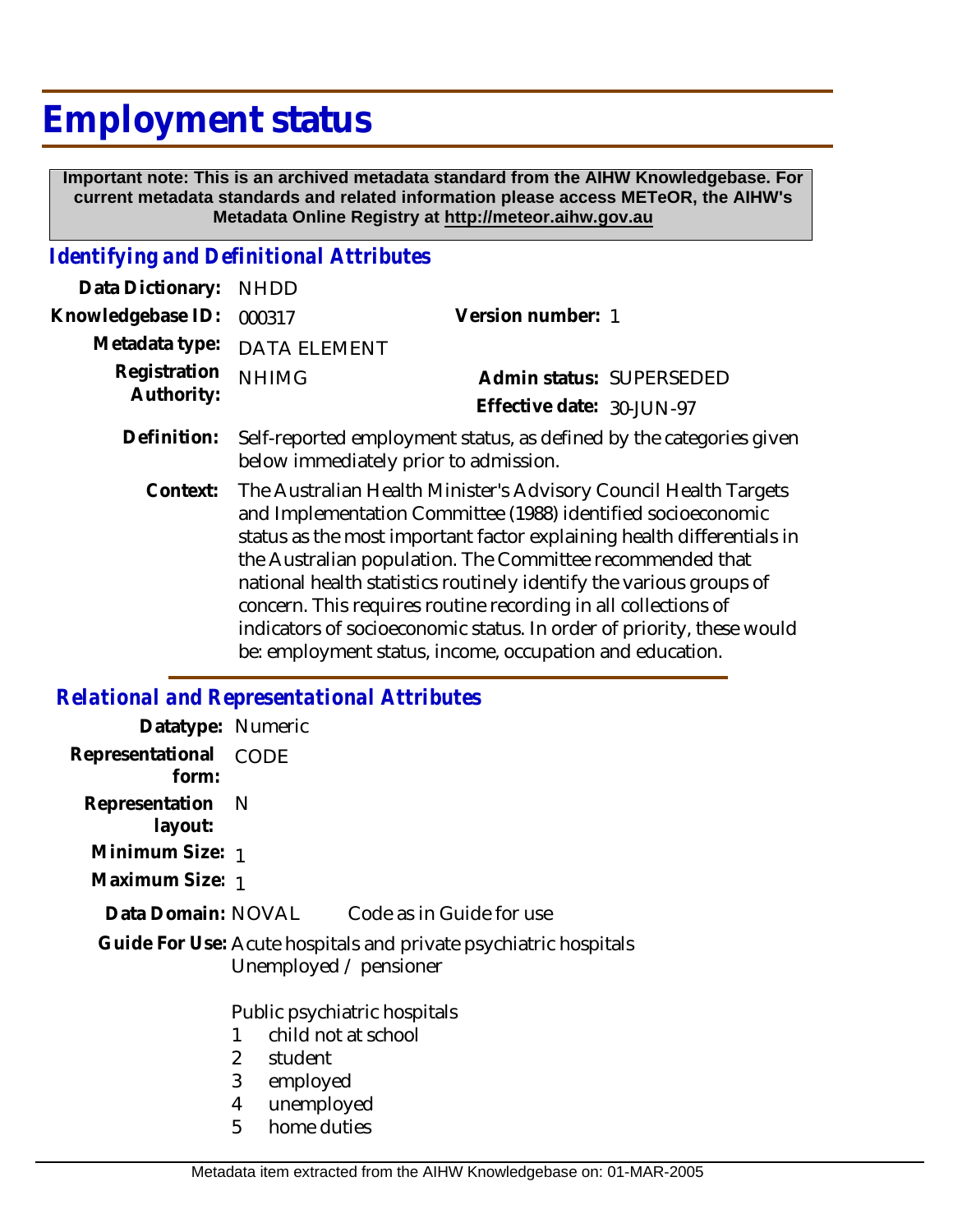6 other

Collection Methods: In practice, this data item and current or last occupation could probably be collected with a single question, as is done in Western Australia. Occupation?

For example:

- housewife or home duties
- pensioner miner
- tree feller
- retired electrician
- unemployed trades assistant
- child
- student
- accountant

However, for national reporting purposes it is preferable to distinguish these two data items logically.

Related metadata: has been superseded by Employment status - acute hospital and private psychiatric hospital admissions version 2 has been superseded by Employment status - public psychiatric hospital admissions version 2

## *Administrative Attributes*

**Source Document:**

**Source Organisation:** National Minimum Data Set working parties

Comments: Acute hospitals and private psychiatric hospitals Employment status is currently collected in South Australia but is never used. South Australia considered this item very low priority for national reporting, and felt that it should be reviewed at a later stage. Tasmania collects all categories of employment status.

> The Morbidity Working Party considered the following categories of employment status:

- Child not at school: includes preschool children and handicapped children under 16 not otherwise engaged;

Student: full-time or with study occupying 20 hours per week, child at school;

Employed: employed, self-employed or employer;

Unemployed: unemployed but looking for work or on unemployment benefit;

- Home duties:
- Retired and / or pensioner; (if the pensioner works in paid employment more than 1 hour per week, employed status should